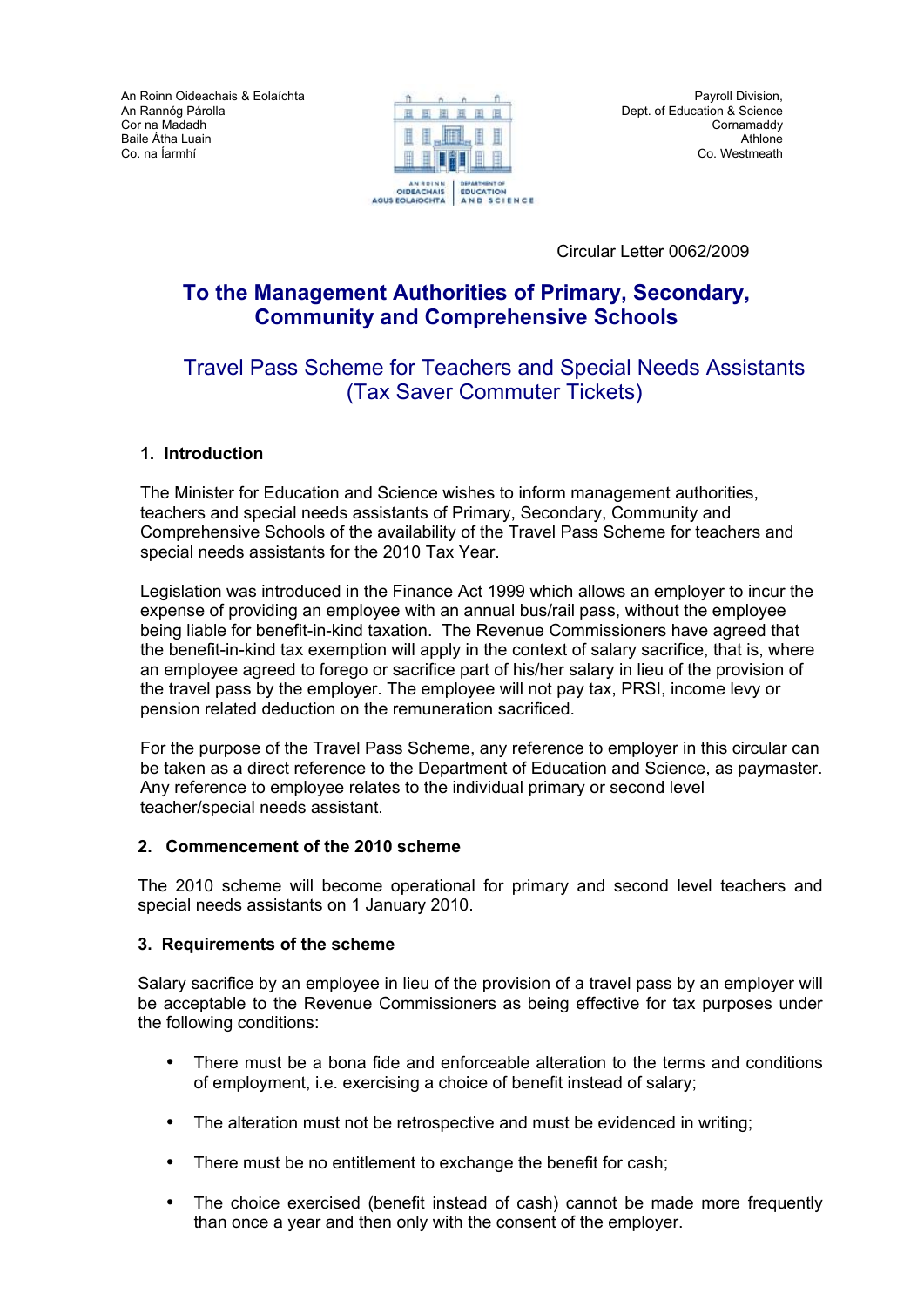• The choice exercised must be irrevocable for the relevant year for which it is made.

The salary sacrifice will have no impact on pension contributions or on pension benefits

### **4. Benefits for Employee and Employer**

Because the non-taxable benefit replaces the salary foregone, the employee will not be liable to tax, PRSI, income levy or pension related deduction on the cost of the travel pass provided by the employer.

The Travel Pass Scheme underpins Government policy on the wider use of public transport.

### **5. Application For Travel Pass**

Teachers/SNAs wishing to avail of the travel pass will be required to:

- complete an Application Form (Appendix 1) which outlines the options for annual tickets being offered by transport providers, and
- sign an Authorisation Form and familiarise themselves with the conditions governing the scheme (Appendix 2).

These forms can be downloaded directly from this Department's website www.education.ie, completed and forwarded to the address provided.

On receipt of completed application and authorisation forms, the Department will place an order with transport providers for the issue of annual passes in respect of the teacher/SNA who opted to take up the scheme. The Department will then issue the pass to each teacher/SNA.

**It is important to note that the travel pass is issued to the applicant by registered post. It is therefore essential that the address supplied on the application form is the address where the applicant will be, in order to accept delivery. A school address should not be used for this purpose.** 

**First time applicants** who do not already have a Photo I.D. card for the relevant transport company must obtain one.

An Irish Rail photo I.D. can be obtained by submitting either a digital photograph or a passport photograph, with your application form. The preferred method is a digital photograph on a C.D.

A Luas photo I.D. is only valid when signed and with a photograph affixed. It is available free of charge from Veolia Transport.

A C.I.E. Adult Photo Identity Card is available from Dublin Bus, 59 Upper O'Connell Street, Dublin 1. Your photo will be taken when you call to the office. There will be a charge of €3.00.

#### **6. Closing date for receipt of applications**

The closing date for receipt of applications is **Friday 6<sup>th</sup> November 2009. This closing date will be strictly adhered to and no exceptions can be made.**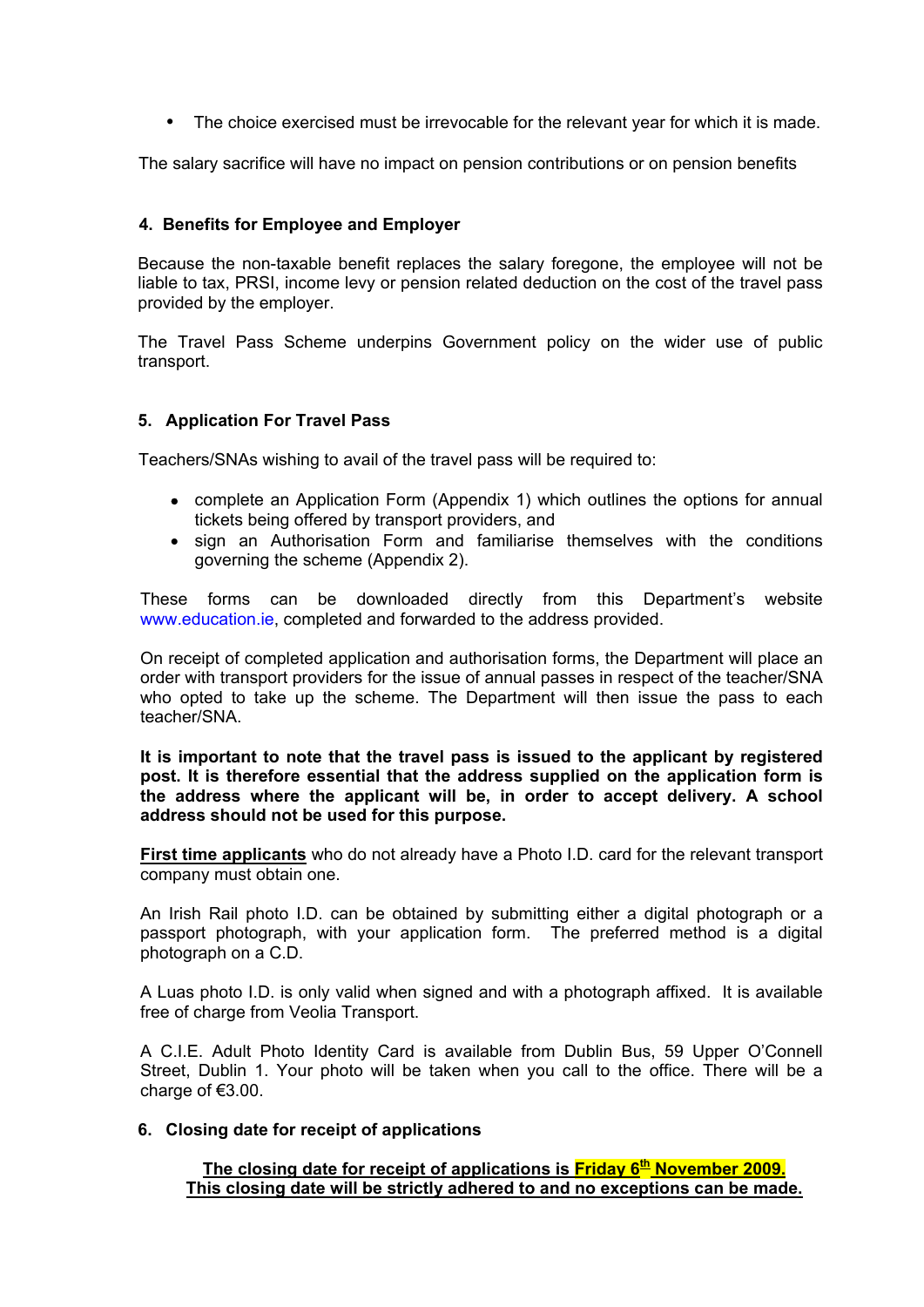### **7. Dissemination of Information**

Management authorities are requested to bring the contents of this Circular to the attention of all teachers and special needs assistants in their schools. This circular can be accessed on the Department of Education and Science web page: [www.education.ie.](http://www.education.ie/)

### **8. Queries**

Queries regarding this Circular should be e-mailed to; [TFC@education.gov.ie,](mailto:TFC@education.gov.ie) or telephone the Department of Education and Science on 090 648 4164.

P. Maloney, Principal Officer.

October 2009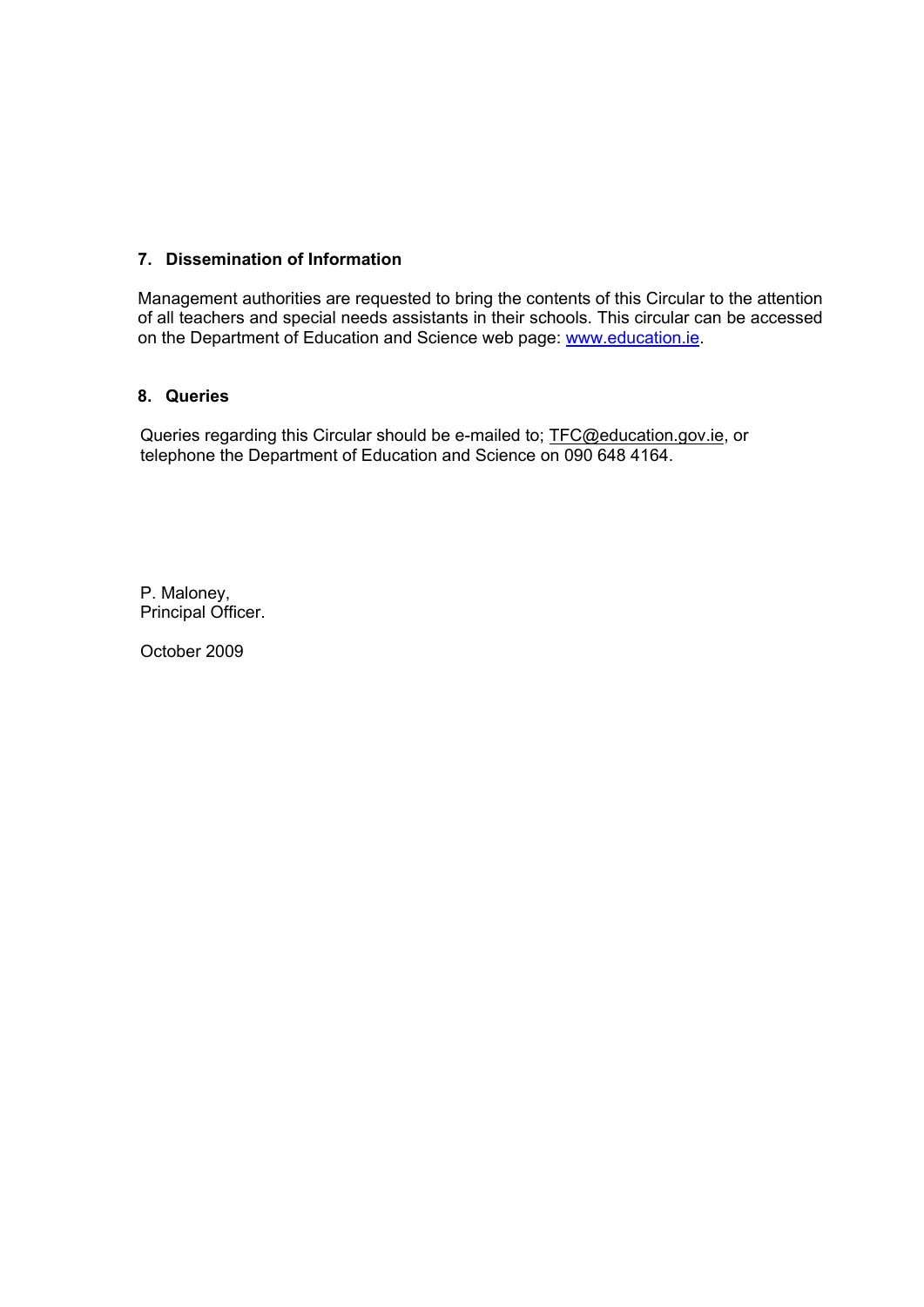# **Appendix 1**

## **Travel Pass Scheme Application Form**

| To: | <b>Travel Pass Scheme</b>           |
|-----|-------------------------------------|
|     | <b>Payroll Division</b>             |
|     | Department of Education and Science |
|     | Athlone                             |
|     | Co. Westmeath                       |

**Teacher/SNA Personnel Details** 

# **Name:**  $\qquad \qquad$ **Address: The travel pass is issued by registered post and the address supplied should be the address where the applicant will be, in order to accept delivery. A school address should not be used for this purpose. Phone No.: (Home)** \_\_\_\_\_\_\_\_\_\_\_\_\_\_\_\_\_ **Phone No.: (Work)** \_\_\_\_\_\_\_\_\_\_\_\_\_\_\_ **School Roll No: PPS No.:** *(as on payslip)* **Payroll No.:** *(as on payslip)*

### **Annual Ticket Choice**

| Prices below are as quoted from the Service Providers on 07 <sup>th</sup> October 2009<br>Please indicate your choice by ticking the relevant box provided.                                                                                                                                            |       |  |
|--------------------------------------------------------------------------------------------------------------------------------------------------------------------------------------------------------------------------------------------------------------------------------------------------------|-------|--|
| <b>Annual Bus Travelwide</b><br>А.<br>Offers unlimited travel for one year on all Dublin<br>Bus services including Nitelink and Airlink (Ferry services<br>and Tours excluded).                                                                                                                        | €980  |  |
| <b>Annual Rail Outer Short Hop</b><br>В.<br>Offers unlimited travel for one year on all Dublin<br>Suburban Rail, Arrow and DART services between<br>Balbriggan, Kilcoole, Hazelhatch and Maynooth                                                                                                      | €1030 |  |
| C.<br><b>Annual Bus and Rail Short Hop</b><br>Offers unlimited travel for one year on all Dublin<br>Bus services, including Nitelink and Airlink (Ferry services and<br>Tours excluded), and on Dublin Suburban Rail, Arrow and DART<br>services between Balbriggan, Kilcoole, Hazelhatch and Maynooth | €1190 |  |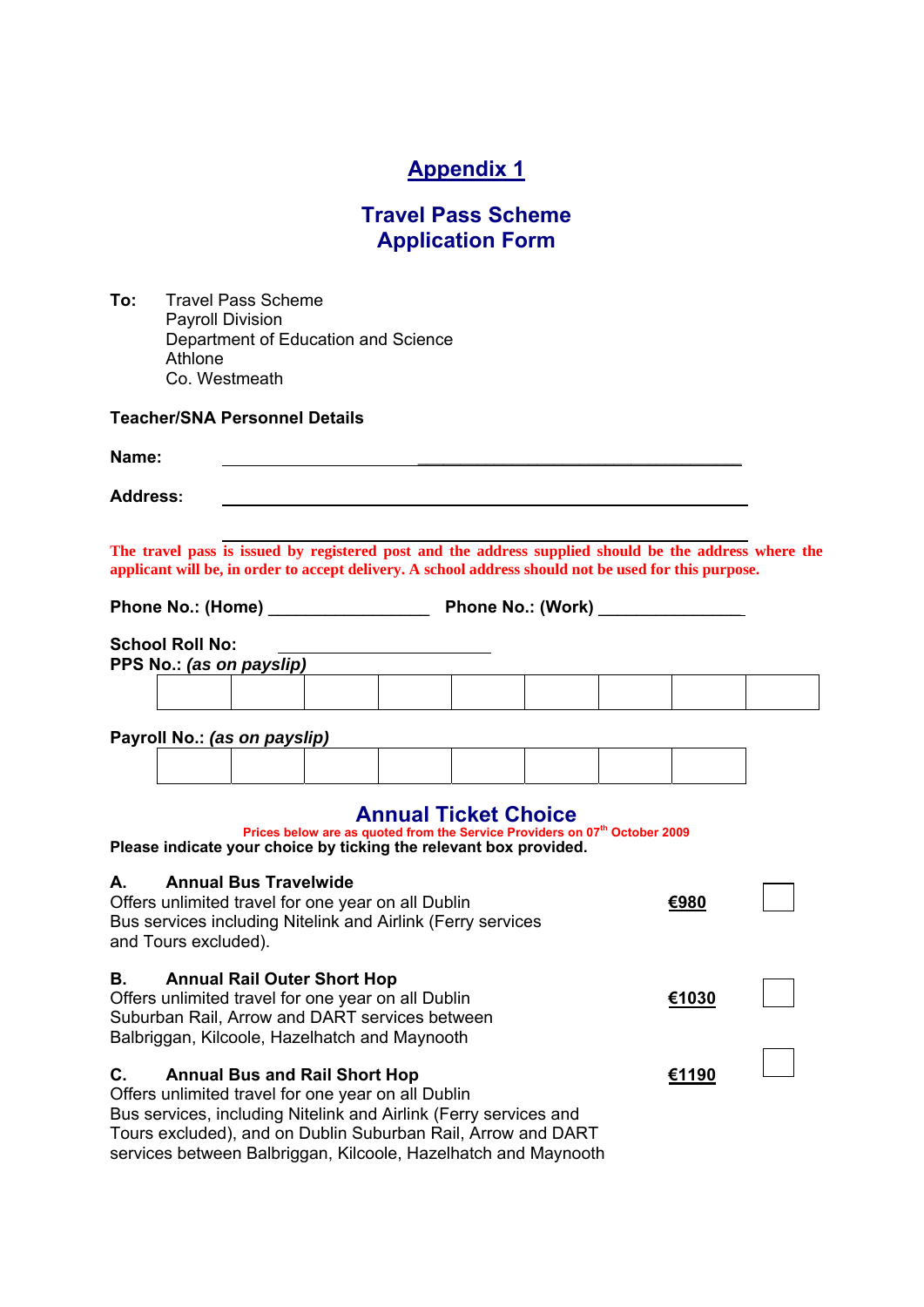| Е.<br><b>Annual Rail &amp; Luas</b><br>€1430<br>Offers unlimited travel for one year on Dublin Suburban Rail, Arrow<br>and Dart services between Balbriggan, Kilcoole, Hazelhatch & Maynooth<br>and on Luas services between Sandyford & St. Stephens Green and<br><b>Tallaght &amp; Connolly Station</b><br>F.<br>Dart Commuter, Dublin Bus & Luas Annual Ticket<br>€1750<br>Offers unlimited travel for one year on Dublin Suburban Rail, Arrow and Dart<br>services between Balbriggan, Kilcoole, Hazelhatch & Maynooth and on Luas<br>services between Sandyford & St. Stephens Green and Tallaght & Connolly<br>Station and all Dublin Bus services, including Nitelink and Airlink (Ferry services<br>and Tours excluded)<br>G.<br>Annual Commuter Rail & DART + Feeder Services NEW<br>€1270<br>Offers unlimited travel for one year on all DART, and Commuter<br>Rail services between Maynooth, Balbriggan, Kilcoole and Hazelhatch<br>plus feeder bus services 90/92 and Luas between Heuston and Connolly station.<br>Iarnród Eireann Rail Point-to Point Annual Ticket<br>Η.<br>To: Amount:<br>From: _<br>(Please specify stations - Price will depend on the point to point travel involved)<br>Do you require Bus/Luas connection from Heuston Station to City Centre?<br>Yes/No<br>(A supplement of $E$ 240 per annum applies for the Bus Route 90/92 or<br>Luas connections between Heuston Station and the city centre.<br>Amount:<br>Total:<br>larnród Eireann All Services Ticket<br>Amount:<br>Do you require Bus/Luas connection from Heuston Station to City Centre? The Yes/No<br>(A supplement of €240 per annum applies for the Bus Route 90/92 or<br>Luas connections between Heuston Station and the city centre.) Amount: ________<br>Total: www.communications.com<br>I. Bus Éireann Point to Point Annual Ticket | D.<br><b>Annual Bus &amp; Luas</b><br>Offers unlimited travel for one year on all Dublin Bus services, including<br>Nitelink and Airlink (Ferry services and Tours excluded), and on Luas<br>services between Sandyford & St. Stephens Green and Tallaght and<br><b>Connolly Station</b> | €1130 |  |
|------------------------------------------------------------------------------------------------------------------------------------------------------------------------------------------------------------------------------------------------------------------------------------------------------------------------------------------------------------------------------------------------------------------------------------------------------------------------------------------------------------------------------------------------------------------------------------------------------------------------------------------------------------------------------------------------------------------------------------------------------------------------------------------------------------------------------------------------------------------------------------------------------------------------------------------------------------------------------------------------------------------------------------------------------------------------------------------------------------------------------------------------------------------------------------------------------------------------------------------------------------------------------------------------------------------------------------------------------------------------------------------------------------------------------------------------------------------------------------------------------------------------------------------------------------------------------------------------------------------------------------------------------------------------------------------------------------------------------------------------------------------------------------------------------------------------------------------------|------------------------------------------------------------------------------------------------------------------------------------------------------------------------------------------------------------------------------------------------------------------------------------------|-------|--|
|                                                                                                                                                                                                                                                                                                                                                                                                                                                                                                                                                                                                                                                                                                                                                                                                                                                                                                                                                                                                                                                                                                                                                                                                                                                                                                                                                                                                                                                                                                                                                                                                                                                                                                                                                                                                                                                |                                                                                                                                                                                                                                                                                          |       |  |
|                                                                                                                                                                                                                                                                                                                                                                                                                                                                                                                                                                                                                                                                                                                                                                                                                                                                                                                                                                                                                                                                                                                                                                                                                                                                                                                                                                                                                                                                                                                                                                                                                                                                                                                                                                                                                                                |                                                                                                                                                                                                                                                                                          |       |  |
|                                                                                                                                                                                                                                                                                                                                                                                                                                                                                                                                                                                                                                                                                                                                                                                                                                                                                                                                                                                                                                                                                                                                                                                                                                                                                                                                                                                                                                                                                                                                                                                                                                                                                                                                                                                                                                                |                                                                                                                                                                                                                                                                                          |       |  |
|                                                                                                                                                                                                                                                                                                                                                                                                                                                                                                                                                                                                                                                                                                                                                                                                                                                                                                                                                                                                                                                                                                                                                                                                                                                                                                                                                                                                                                                                                                                                                                                                                                                                                                                                                                                                                                                |                                                                                                                                                                                                                                                                                          |       |  |
|                                                                                                                                                                                                                                                                                                                                                                                                                                                                                                                                                                                                                                                                                                                                                                                                                                                                                                                                                                                                                                                                                                                                                                                                                                                                                                                                                                                                                                                                                                                                                                                                                                                                                                                                                                                                                                                |                                                                                                                                                                                                                                                                                          |       |  |
|                                                                                                                                                                                                                                                                                                                                                                                                                                                                                                                                                                                                                                                                                                                                                                                                                                                                                                                                                                                                                                                                                                                                                                                                                                                                                                                                                                                                                                                                                                                                                                                                                                                                                                                                                                                                                                                |                                                                                                                                                                                                                                                                                          |       |  |
|                                                                                                                                                                                                                                                                                                                                                                                                                                                                                                                                                                                                                                                                                                                                                                                                                                                                                                                                                                                                                                                                                                                                                                                                                                                                                                                                                                                                                                                                                                                                                                                                                                                                                                                                                                                                                                                |                                                                                                                                                                                                                                                                                          |       |  |
|                                                                                                                                                                                                                                                                                                                                                                                                                                                                                                                                                                                                                                                                                                                                                                                                                                                                                                                                                                                                                                                                                                                                                                                                                                                                                                                                                                                                                                                                                                                                                                                                                                                                                                                                                                                                                                                |                                                                                                                                                                                                                                                                                          |       |  |
|                                                                                                                                                                                                                                                                                                                                                                                                                                                                                                                                                                                                                                                                                                                                                                                                                                                                                                                                                                                                                                                                                                                                                                                                                                                                                                                                                                                                                                                                                                                                                                                                                                                                                                                                                                                                                                                |                                                                                                                                                                                                                                                                                          |       |  |
|                                                                                                                                                                                                                                                                                                                                                                                                                                                                                                                                                                                                                                                                                                                                                                                                                                                                                                                                                                                                                                                                                                                                                                                                                                                                                                                                                                                                                                                                                                                                                                                                                                                                                                                                                                                                                                                |                                                                                                                                                                                                                                                                                          |       |  |
|                                                                                                                                                                                                                                                                                                                                                                                                                                                                                                                                                                                                                                                                                                                                                                                                                                                                                                                                                                                                                                                                                                                                                                                                                                                                                                                                                                                                                                                                                                                                                                                                                                                                                                                                                                                                                                                |                                                                                                                                                                                                                                                                                          |       |  |
|                                                                                                                                                                                                                                                                                                                                                                                                                                                                                                                                                                                                                                                                                                                                                                                                                                                                                                                                                                                                                                                                                                                                                                                                                                                                                                                                                                                                                                                                                                                                                                                                                                                                                                                                                                                                                                                |                                                                                                                                                                                                                                                                                          |       |  |
|                                                                                                                                                                                                                                                                                                                                                                                                                                                                                                                                                                                                                                                                                                                                                                                                                                                                                                                                                                                                                                                                                                                                                                                                                                                                                                                                                                                                                                                                                                                                                                                                                                                                                                                                                                                                                                                |                                                                                                                                                                                                                                                                                          |       |  |
|                                                                                                                                                                                                                                                                                                                                                                                                                                                                                                                                                                                                                                                                                                                                                                                                                                                                                                                                                                                                                                                                                                                                                                                                                                                                                                                                                                                                                                                                                                                                                                                                                                                                                                                                                                                                                                                |                                                                                                                                                                                                                                                                                          |       |  |
|                                                                                                                                                                                                                                                                                                                                                                                                                                                                                                                                                                                                                                                                                                                                                                                                                                                                                                                                                                                                                                                                                                                                                                                                                                                                                                                                                                                                                                                                                                                                                                                                                                                                                                                                                                                                                                                |                                                                                                                                                                                                                                                                                          |       |  |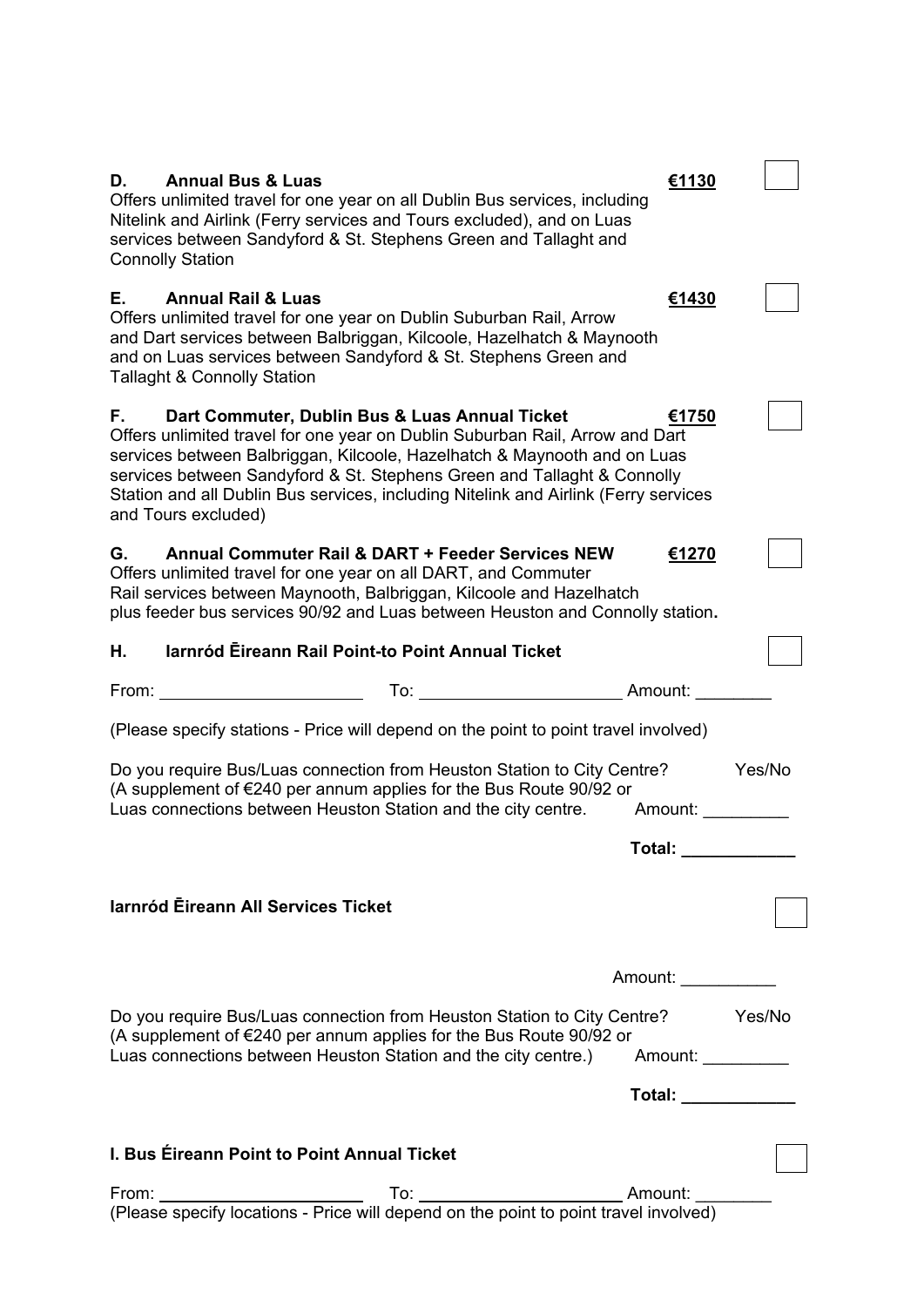| J. Luas Only (please select 1, 2, 3 or 4 and write your chosen option in the box)               |      |
|-------------------------------------------------------------------------------------------------|------|
| (1) Luas Annual Green Line<br>Offers unlimited travel from Sandyford to City Centre             | €710 |
| (2) Luas Annual Red 4 – Red 2<br>Offers unlimited travel from Tallaght to Heuston               | €670 |
| (3) Luas Annual Red 3 - Central 1<br>Offers unlimited travel from Red Cow to City Centre        | €670 |
| (4) Luas Annual Red & Green Lines<br>Offers unlimited travel on both lines                      | €760 |
| K. <b>K.</b><br>Other Annual Pass issued by an Approved Transport Provider<br>Name of provider: |      |
| (approved transport provider)<br>From:<br>Amount:<br>To:                                        |      |

(Please specify locations - Price will depend on the point to point travel involved)

**Please opt for whichever ticket suits your needs and sign the Authorisation Form below after you have read and understood the conditions of the scheme.** 

**The closing date for receipt of applications is Friday 6th November 2009. This closing date will be strictly adhered to and no exceptions can be made.**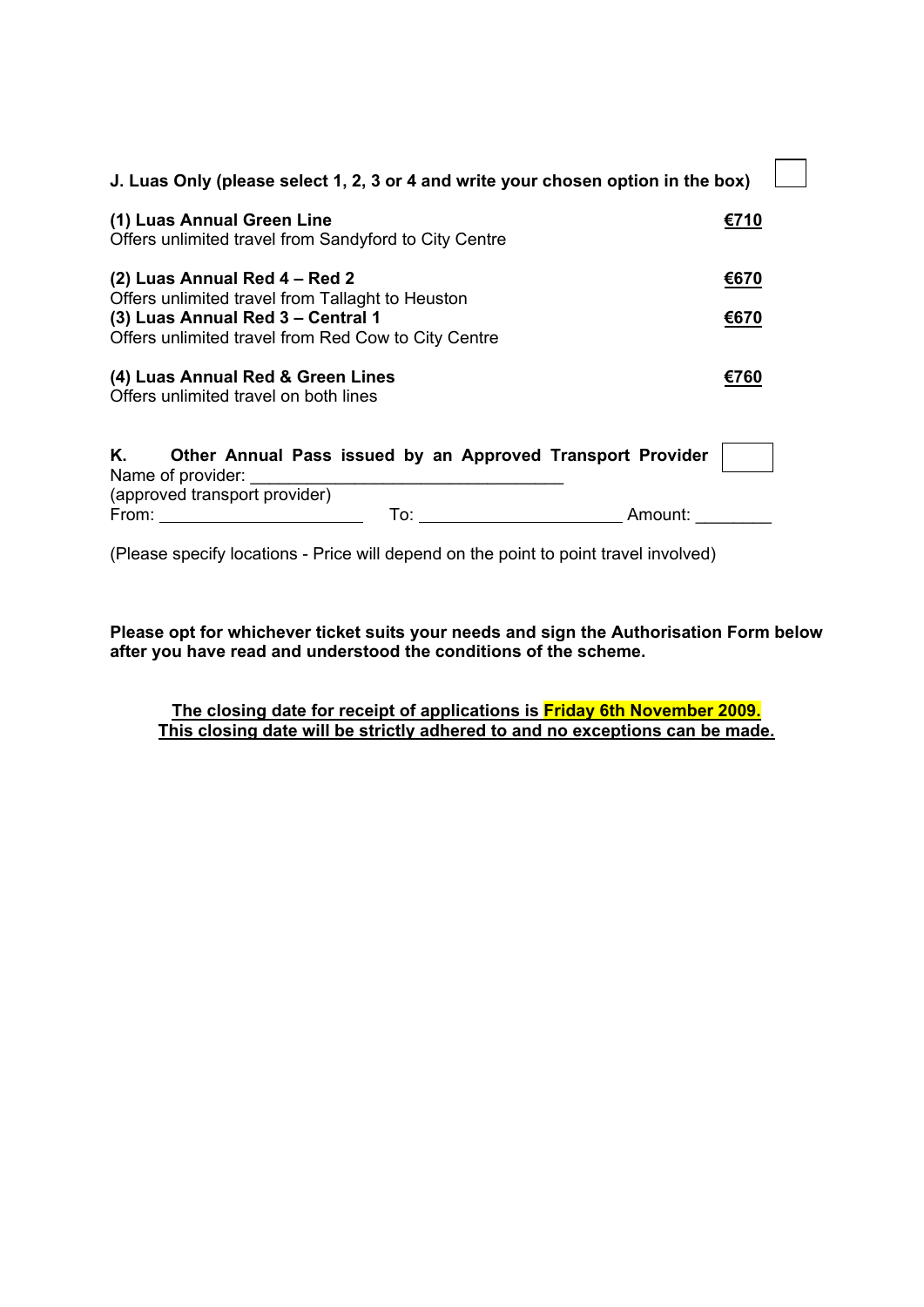# **Appendix 2**

## **Travel Pass Scheme Authorisation Form**

In respect of Option \_\_\_\_\_\_\_\_ above, I wish to sacrifice or forego the charge in respect of the cost of the above option from my annual salary in lieu of the provision of this annual travel pass from the Department of Education and Science/VEC. I realise that this arrangement will operate for a period of one year and that the salary sacrifice will be reflected in my pay slips over that period. I hereby undertake that in the event of my resigning, taking a career break or not being in a position to have a full 12 months deductions withheld from my salary that I agree to reimburse the Department of Education and Science/VEC the full difference between the cost of my Travel Pass and the amount of deductions already made.

### **I have read and I agree to the conditions overleaf.**

### NAME  **BLOCK CAPITALS PLEASE**

### **PPS No.:** *(as on payslip)*

Signed:

Date:

### **Official Use Only**

**Ticket No. Issued:** 

**Travel Pass ID Number: \_\_\_\_\_\_\_\_\_\_\_\_\_\_\_\_\_\_\_\_\_**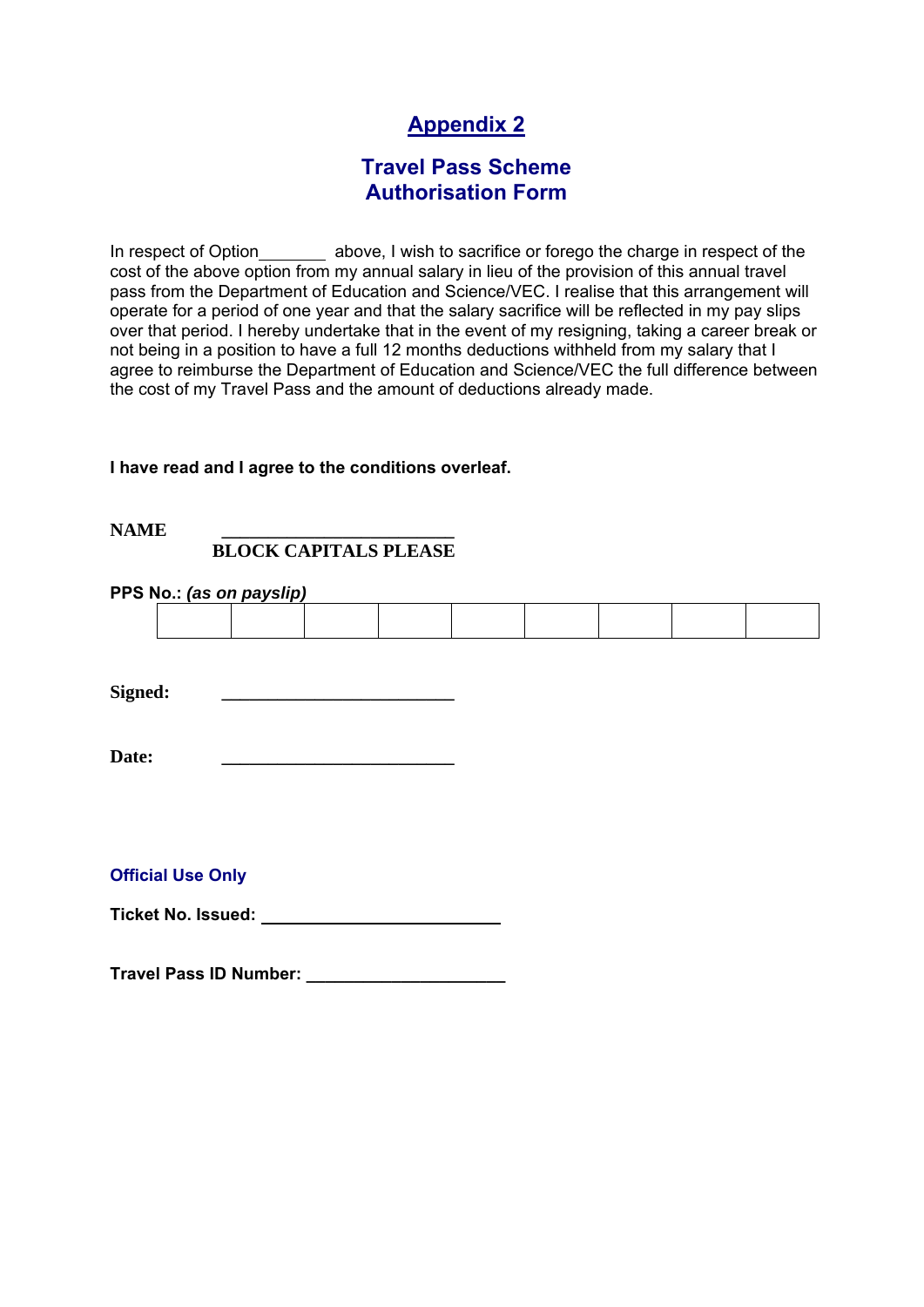### **Data Protection**

The Department of Education and Science will treat all personal data you provide on this form as confidential and will use it solely for the purpose intended. The information will only be disclosed as permitted by law or for the purposes listed in the Departments registration with the Data Protection Commissioner - REF 10764/A

If the information you have provided is to be used for purposes other than outlined in the Departments registration with the DPC your permission will be sought.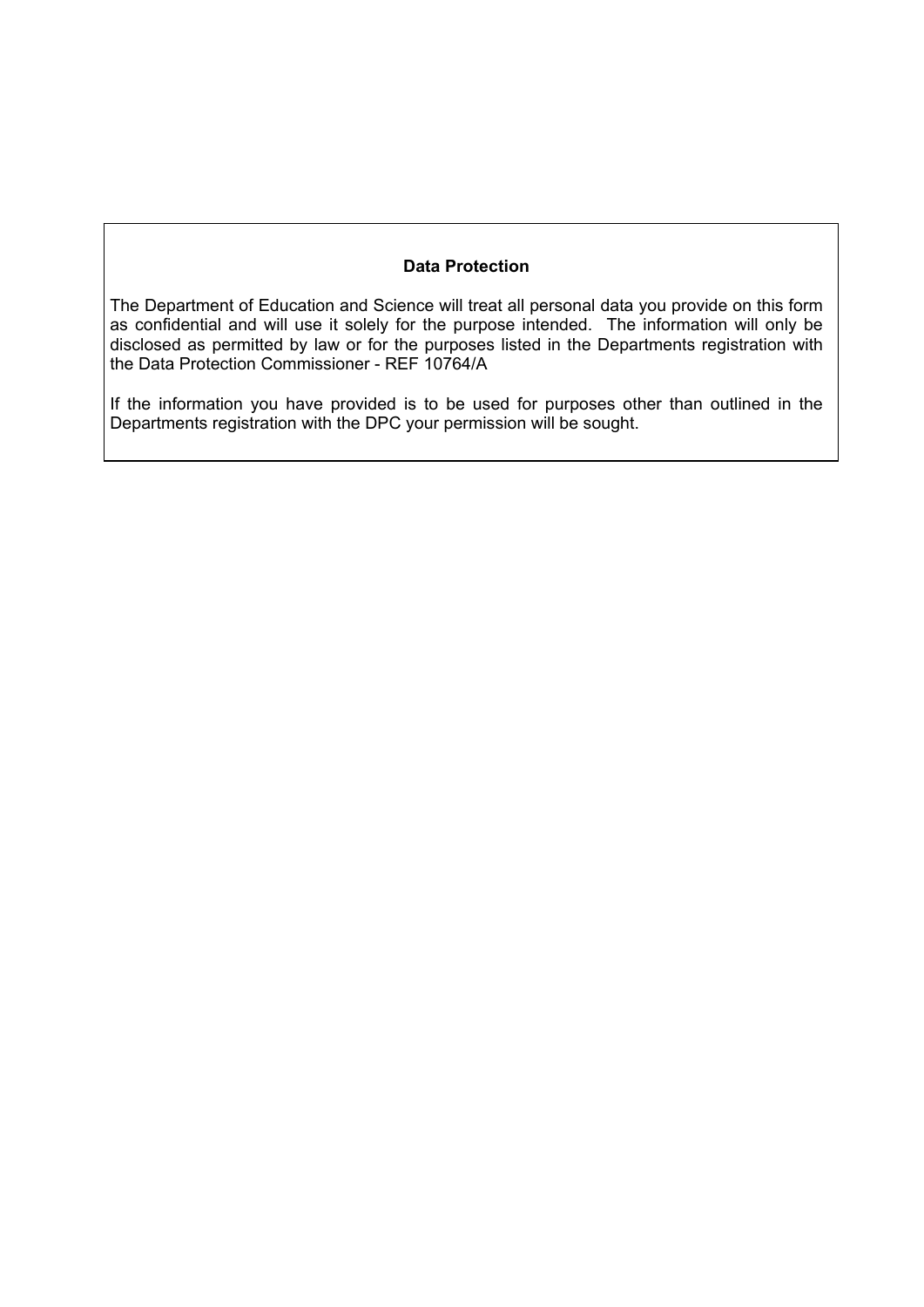## **Travel Pass Scheme: Conditions**

- 1. The teacher must be employed in a Permanent, Contract of Indefinite Duration (C.I.D), fixed term, or Regular Part Time capacity at the date of application. The special needs assistants must be employed in a Full Time or Part Time capacity at the date of application. **The employment must be capable of lasting until the salary sacrifice has been recouped.**
- 2. The teacher/special needs assistant must sacrifice or forego part of his/her annual basic salary in lieu of the provision of the annual travel pass by the Department. This arrangement will operate for a period of one year and the salary sacrifice will be reflected in his/her pay slips over that period.
- 3. In the event of a teacher/special needs assistant changing schools (but still being paid directly by the Department of Education and Science or the relevant VEC) the travel pass will transfer with the teacher/special needs assistant. In doing so, there will be no change to the terms and conditions of the scheme. However, if a teacher/special needs assistant avails of unpaid leave of absence, or ceases employment prior to the expiration of the one year period of participation in the Travel Pass Scheme, he/she must surrender his/her annual pass. The Department of Education and Science will then seek a refund from the transport provider for the unused part of the travel pass (a refund for a travel pass issued under the scheme will only be made to the Department).

### **Important Note**

**Please note, it is not always possible to obtain this refund from the transport provider, and in such cases the employee will have to bear the full cost of the Annual Ticket. If this should occur, it will then be necessary for the Department of Education and Science to recover the balance due from the employee. (please refer to Circular: Pay 15/04: Policy and Procedures for dealing with Overpayment of Salary/Allowances)** 

- 4. **The Department of Education and Science/VEC operates this scheme for teachers/special needs assistants on the basis of an annual option. Accordingly, the employee will not be able to cancel his or her participation in the scheme prior to the expiry of the one year period.**
- 5. The Department will accept no liability or responsibility in the case of lost or unused travel passes or in the case of any injury which the employee may incur while using the travel pass.
- 6. A teachers/special needs assistants lost travel pass may be replaced at a cost to him/her, per month remaining until the end of the year. This cost is determined by the transport provider.
- 7. The Department accepts no responsibility for misuse of travel passes by employees and asserts that each travel pass issued by virtue of this scheme is strictly nontransferable.
- 8. The scheme applies only to annual bus and rail passes issued by Iarnród Ēireann, Bus Ēireann, Dublin Bus, Connex and other approved transport providers. The Department of Transport will advise on approved transport providers.
- 9. The salary sacrifice will have no impact on pension contributions or on pension benefits, in accordance with the rules of the relevant superannuation scheme.